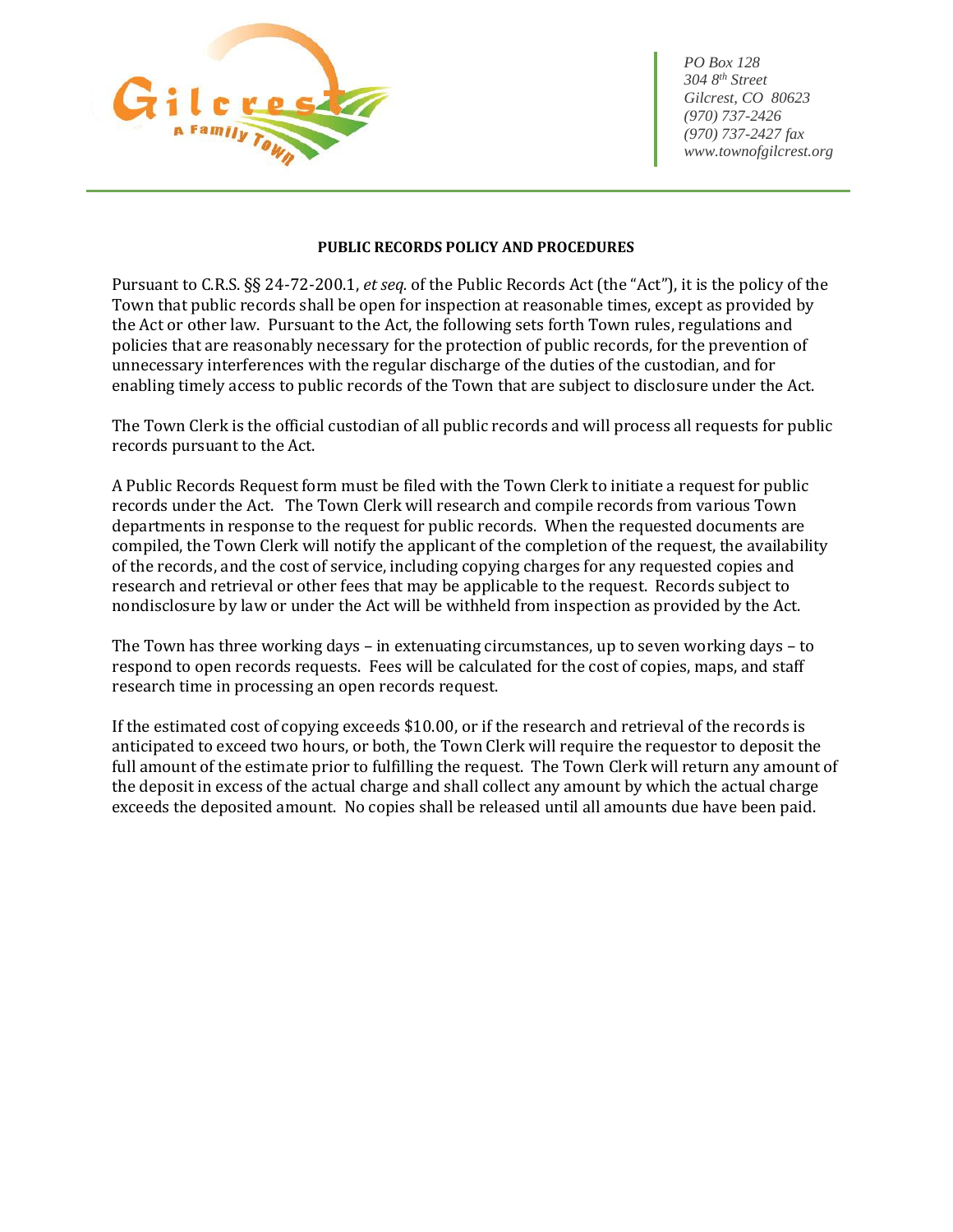

 *304 8th Street Gilcrest, CO 80623 (970) 737-2426 (970) 737-2427 fax www.townofgilcrest.org*

increments (C.R.S. § 24-72-205(6)(b))

## **PUBLIC RECORDS REQUEST STANDARD FEES AND CHARGES**

| Photocopies or printouts                                                                                                             | B&W - \$0.25 cents per standard page<br>COLOR - \$1.00 per standard page<br>Copies larger than $8-1/2$ " x $14$ " - \$1.50 |
|--------------------------------------------------------------------------------------------------------------------------------------|----------------------------------------------------------------------------------------------------------------------------|
| <b>FAX</b> documents                                                                                                                 | \$1.00 per page - local<br>\$2.00 per page - long distance                                                                 |
| Document certification                                                                                                               | \$5.00 per document (in<br>addition to the per page<br>copy charge)                                                        |
| Postage/Mailing fees                                                                                                                 | <b>Actual Cost</b>                                                                                                         |
| Duplication of audio tapes or CDs<br>(this includes transfer of audio files to CD)                                                   | \$20.00 per item                                                                                                           |
| <u>Verbatim transcripts of proceedings</u><br>(when not prepared as a matter of routine business)<br>(must be done by a third party) | Actual cost incurred                                                                                                       |
| Research, Retrieval and Data Manipulation Fees                                                                                       | \$33.58 per hour in excess of one hour,<br>billed in fifteen (15) minute                                                   |

The Town of Gilcrest does not charge for:

1. Requests from members of the Town Board of Trustees, the Town's boards, committees, commissions or staff when the information requested is for the purpose of Town business. Exception: The Town will charge for election materials requested by incumbent officials who are running for office to ensure equal treatment of all candidates.

2. Requests from other federal, state, or local government entities or governmental professional associations.

3. Requests from students enrolled in local accredited schools and colleges for documents needed in connection with a specific class research project satisfactorily identified to the records custodian.

4. Background records checks from United States military recruiters.